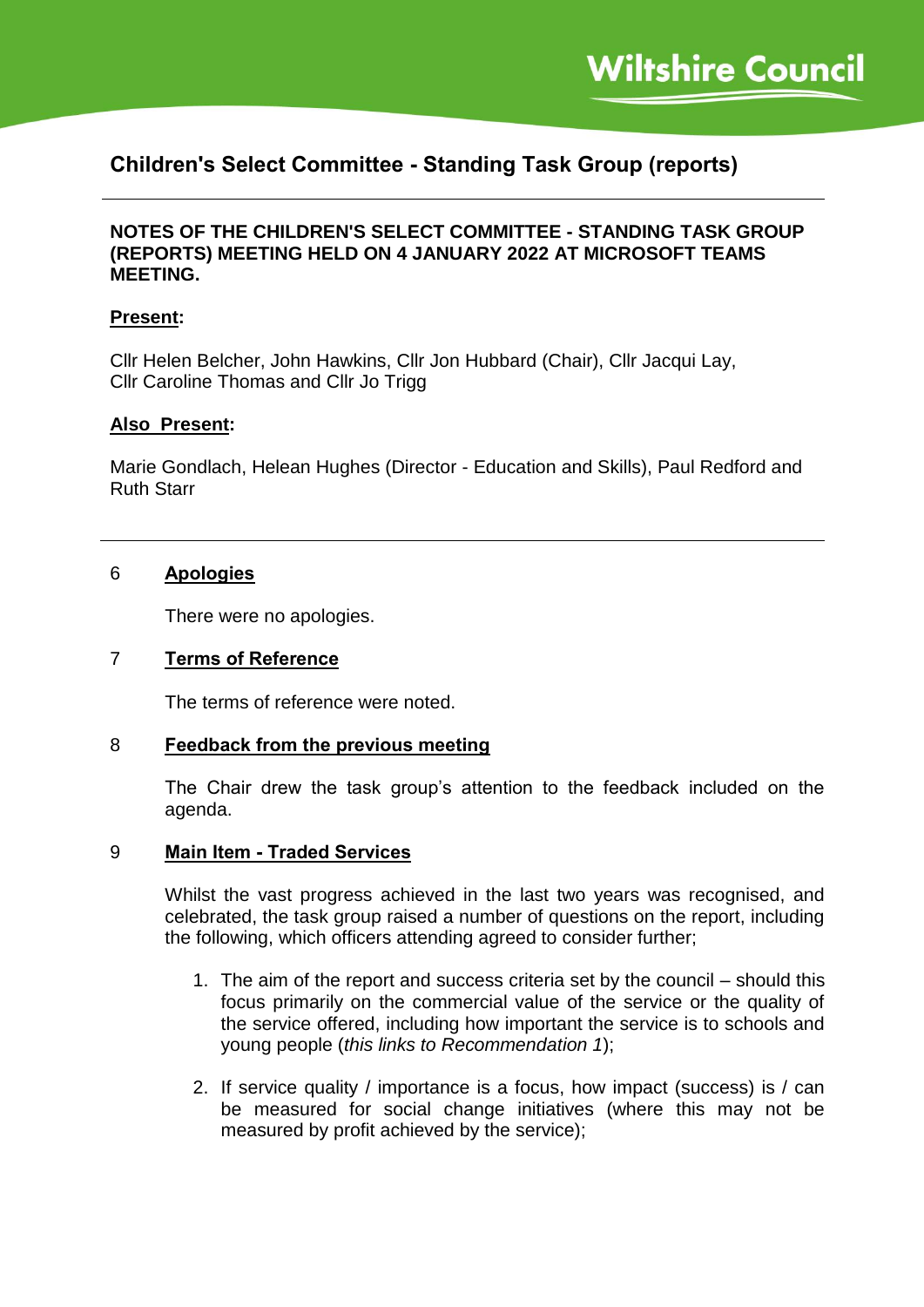3. To include income over expenditure in the dashboard for each services and for traded services overall. Income only does not enable scrutiny of the decision that should be made to keep providing a traded service at a deficit or to invest to increase potential surpluses (which would link to 1 above).

Following questions from the task group reassurance was offered on the following:

- 4. swot (strength, weakness, opportunity and threat) analyses are carried out by each service area, which was reflected in the structure of the reports included on the agenda (current situation / impact and achievements / areas of opportunity / on-going challenges / next steps / who will miss out / priorities for the following year);
- 5. each service is also asked to consider the market in terms of competitors and also in terms of "what are schools actually buying" and "why are they not buying, x, y or z".

Reports in the agenda hinted at areas of challenges which the task group picked up and was reassured that officers were fully aware of, including:

- 6. the difficulty in identifying a key driver for traded services as a whole as all three side of the equation were believed equally important (and would not exist without the others):
	- a. increased income for the council (as set in budget);
	- b. schools having access to services they need and services they want (therefore providing better outcomes for children and young people in Wiltshire);
	- c. traded services to adequately promote and market their offer (when many did not use to be a "commercial" service).

However, it appeared feasible for each service to establish its own key driver (commercial / social value, etc.).

- 7. many traded services being "on the cusp" of expansion unable to seek out further customers due to resource capacity (often staffing), yet seeing opportunities to expand which would likely be valuable (either financially or in terms of benefits for Wiltshire);
- 8. staffing pressure (some were linked to more experienced workforce which was intrinsic to the work itself – i.e. "on the ground" experience as a teacher or head-teacher required) which limited the potential for expansion of services – this was addressed where possible through apprenticeship opportunities and that option would be explored further;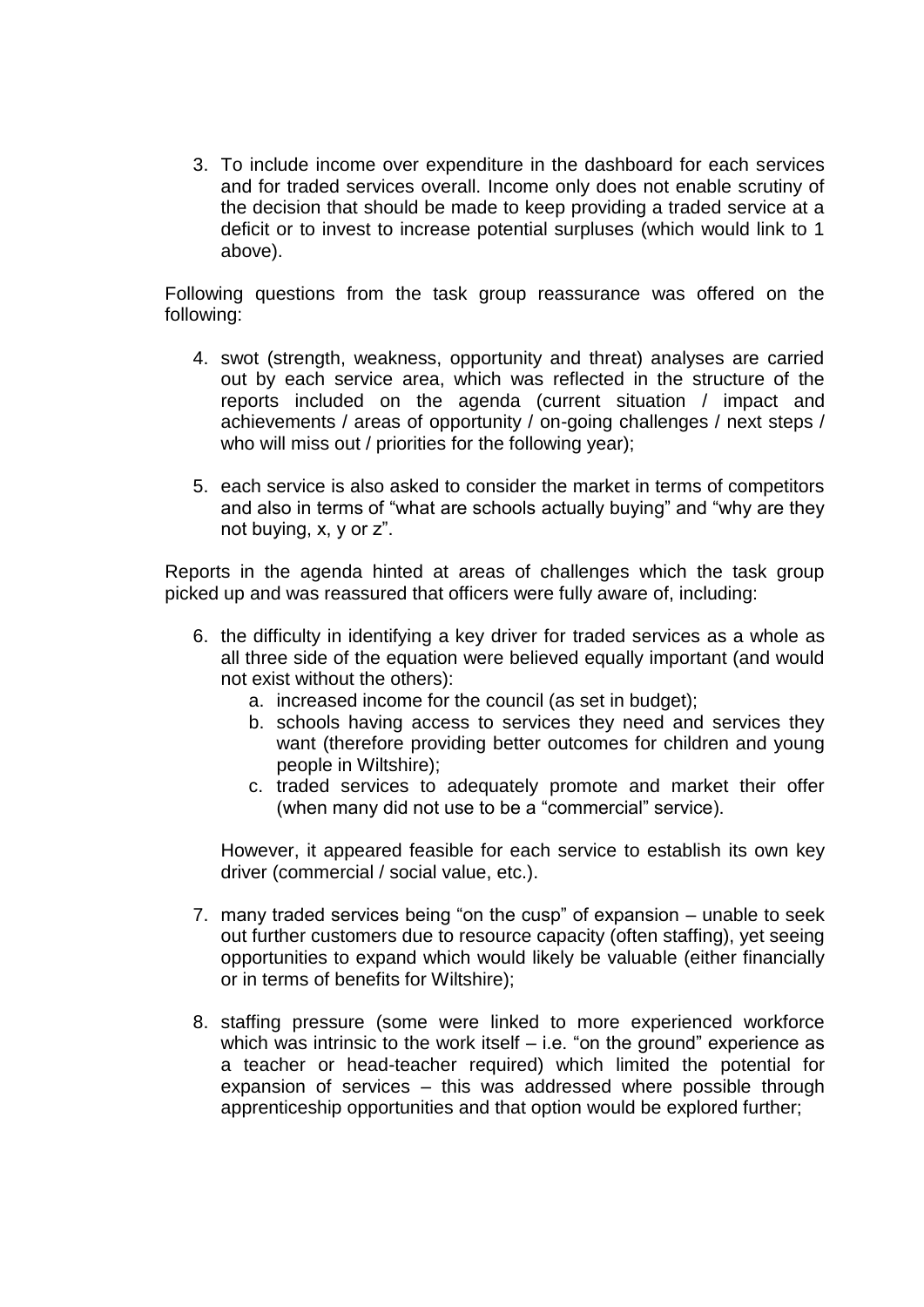- 9. the complexity in establishing the true cost of providing a traded service – therefore the difficulty in working out whether a traded service was operating with a surplus or deficit;
- 10.the need to define a clear strategic identity for traded services as a whole, but also for each traded service as this would underpin the decision to maintain any "loss making" traded services (because of their recognised benefits) and / or subsidising them from surplus from "profit making" traded services (*Recommendation 1)*;
- 11.linked to 5 above, if "cost recovery" is the current aim financially it should be clear whether that is for each traded services or for traded services as a whole (*Recommendation 1*);
- 12.to provide more clarity on how any surplus is reinvested whether that is directly to traded services or to other areas of the council;
- 13.to provide more visibility of market penetration, including customer engagement and reach, analysis of who does (and who does not) purchase traded services.

An update on these areas of concern would be provided in the next annual report due in November 2022.

# **Conclusion**

In conclusion the key issue identified was the need for a strategic identity for traded services, which would provide direction to address many of the issues raised during the meeting (*Recommendation 1*).

The task group also strongly felt that the cost recovery review and identification of key drivers were crucial for traded services to maintain a sense of direction and to enable it to scrutinise its decision-making in pursuing opportunities (or not), subsidising some services (or not), etc. (*Recommendation 2*).

It was recognised that this was the first report of this kind to be produced and officers were thanked and congratulated for the work that had clearly been required. The task group appreciated the level of information included as each report had been based on a SWOT analysis format and therefore included both issues and opportunities.

A number of alterations were suggested for future reports and are reflected in *Recommendation 3*.

Notwithstanding the points made in conclusion, the task group also wanted to recognise the very significant progress achieved in traded services, this was identified in particular by members who had been involved with the Outdoor Education and Traded Services for School task group. It was felt that this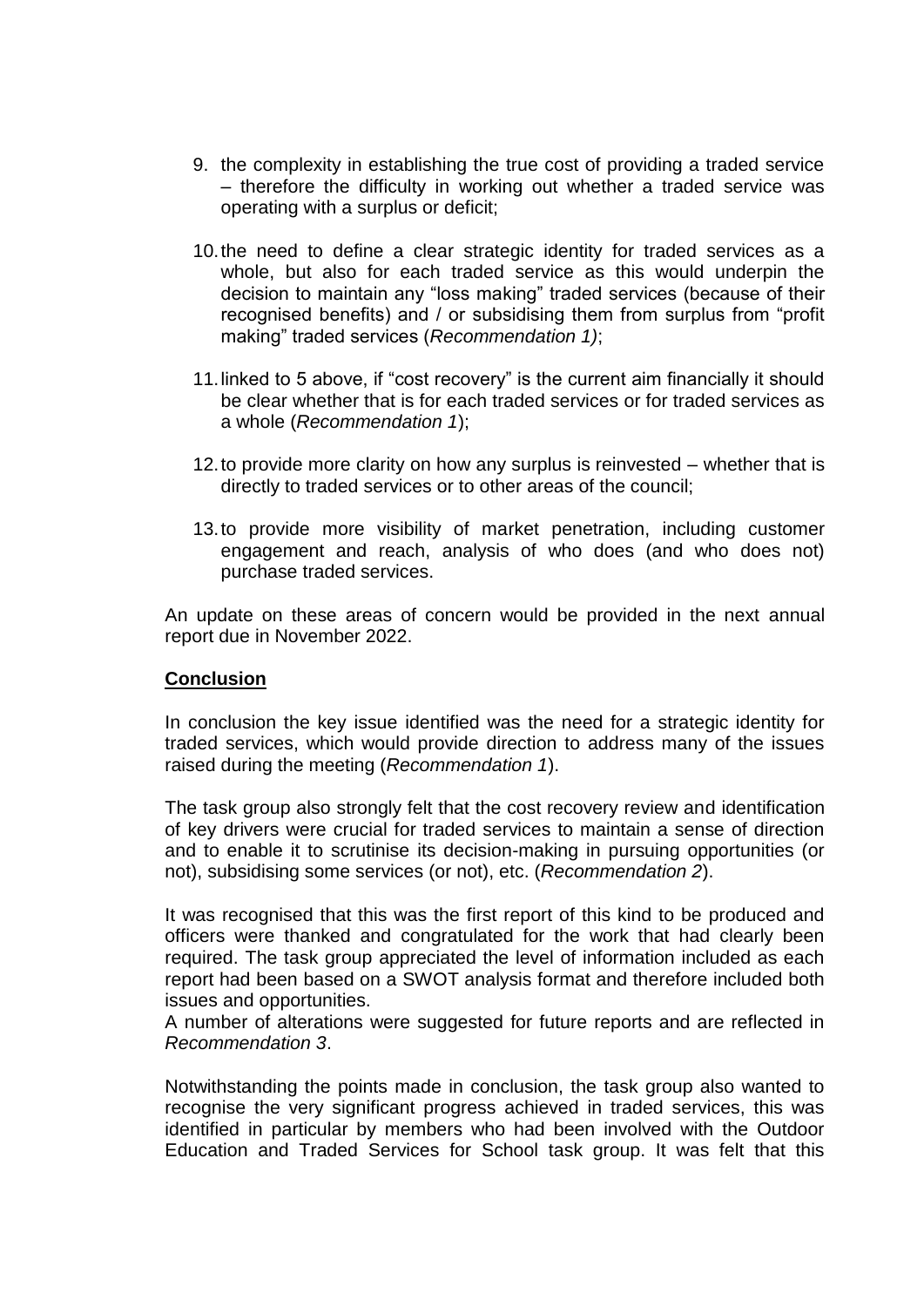success reflected the dedication and degree of commitment shown by members of the traded services team and its Head of Service.

# **Recommendation**

**Recommendation 1** - for the council to clearly identify the overarching principle and strategic direction for traded services and the "freedom" it might need to achieve this "vision and mission" within the council's rules (for example longerterm financial planning, quicker decision making when proposing amendments to charging system).

**Recommendation 2** – for a timeline (or deadline) to be set for the completion of the cost recovery review and for each traded service to identify its key driver and, if possible, for that timeline (or deadline) to be shared with the standing task group.

**Recommendation 3** - for future reports to include:

*In the executive summary / head of service's summary* 

- a. overall vision and mission for traded services as a whole;
- b. risk assessment (based on the swot analysis already undertaken), which could include resource availability / academisation / competitors, etc. Ideally this would be RAG rated and would show trend from one report to the next;
- c. a single gathering of evidence to demonstrate how traded services support the delivery of the council's business plan (rather than for each service's report);
- d. a table showing:
	- i. whether a traded service is statutory / or not (may be both);
	- ii. whether a traded service is "benefit led" (benefits to children / schools) or "financially led";
	- iii.  $a$  1 to 5 scale showing the council's order of priority (e.g. "1 nice to have – limited risks if not provided", "5 – must have – high risk if not provided")
- e. a table / graphic showing:
	- i. the percentage of schools having purchased any service (product or contract or item) from traded services, ideally showing the split between primary / secondary schools and LA maintained / academy schools / outside of county schools
	- ii. the number of in-county schools (compared to the total number of schools in the county) who have purchased anything from traded services and how many services they have purchased – if possible highlighting the outliers (if this is easily identified through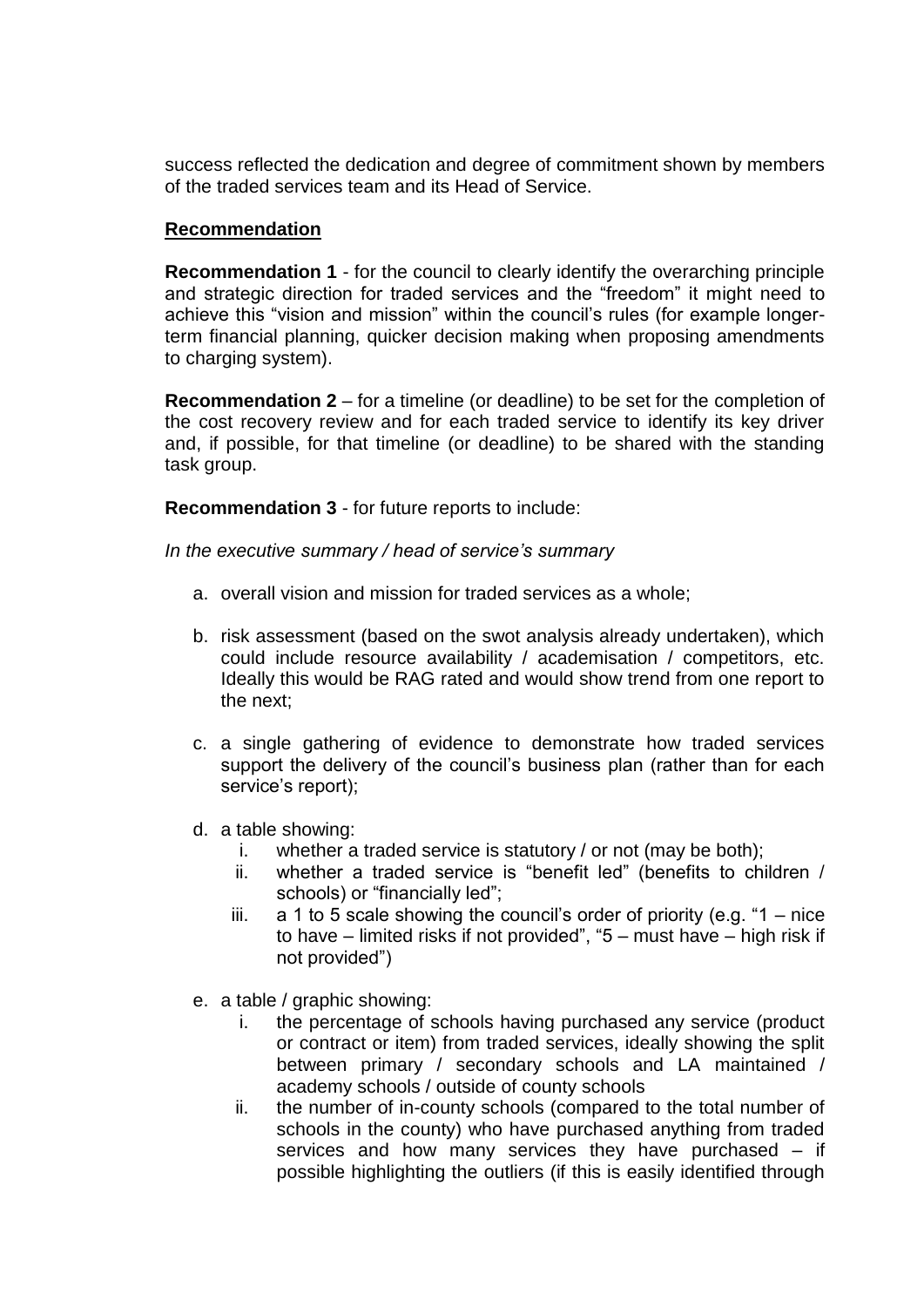Right Choice); e.g. 150 schools out of 252 in the county have purchased 15,426 services (contract / product / service), which means an average of 103 services purchased per school, however 5 schools purchased over 200 services and 8 schools only purchased 12.

f. A table or summary of customers "other than schools" engaged with (and by which traded services), i.e. early years setting, childminders, youth groups, as well as "outside of county" customers engaged with.

# *For each service's report*

- g. each service to have identified one main goal for the year ahead and indicate key steps to achieving this;
- h. a single key driver for each traded service (and if possible for traded services as a whole), e.g. commercial / value added for schools, etc.;
- i. risk assessments (*see b above for details*);
- j. income and expenditure analysis for each service (traded income and traded cost) and whether this meets the expectations for that traded service (i.e. is that traded service expected – or designed - to run at a loss / break even / make a surplus);
- k. opportunity analysis for each service to identify the top 5 commercial opportunities, their feasibility and, if appropriate, the steps proposed to take these opportunities forward.

# 10 **Next steps**

The following steps were agreed:

To agree the steps to be taken with the findings of the Standing Task Group.

Proposed:

- 1. draft findings to be circulated to members of the Standing Task Group and presenting officers for accuracy checking (by 5 January 2022).
- 2. comments on the draft findings to be returned to the Senior Scrutiny Officer (by 12.00noon on Monday 10 January)
- 3. finalised findings to be included on the agenda for Children's Select Committee on 19 January 2022 (agenda to be circulated on Monday 10 January).